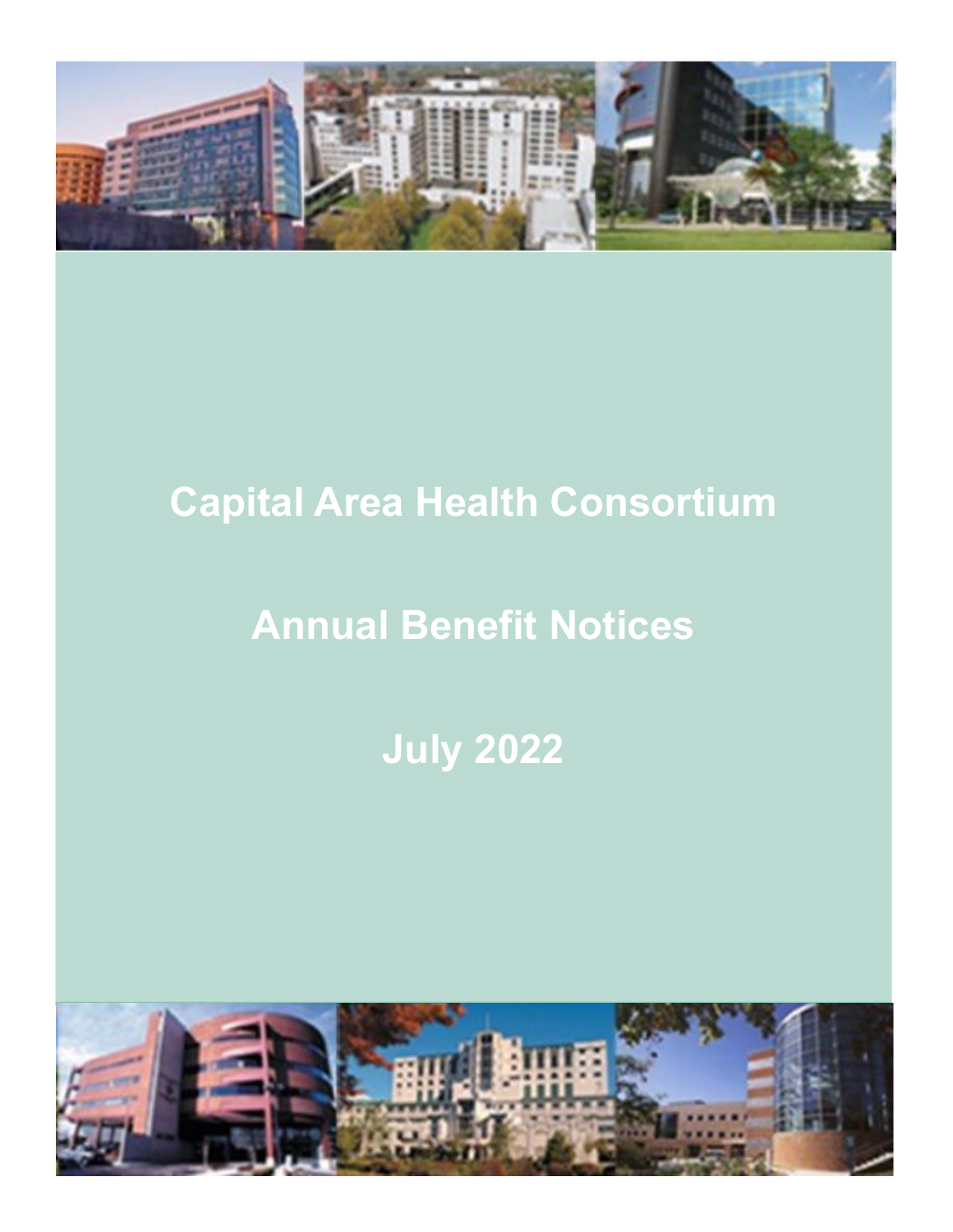### **Annual NoƟces**

#### **HIPAA Privacy NoƟce**

Capital Area Health Consortium is committed to the privacy of your health information. The administrators of the Plan use strict privacy standards to protect your health information from unauthorized use or disclosure.

The Plan's policies protecting your privacy rights and your rights under the law are described in the Plan's Notice of Privacy Practices. You may receive a copy of the Notice of Privacy Practices by contacting CAHC.

#### **NoƟce of HIPAA Special Enrollment Rights**

Our records show that you are eligible to participate in the Capital Area Health Consortium Group Health Plan (to actually participate, you must complete an enrollment form and pay part of the premium through payroll deduction).

A federal law called HIPAA requires that we notify you about an important provision in the plan ‐ your right to enroll in the plan under its "special enrollment provision" if you acquire a new dependent, or if you decline coverage under this plan for yourself or an eligible de‐ pendent while other coverage is in effect and later lose that other coverage for certain qualifying reasons.

#### **Loss of Other Coverage (Excluding Medicaid or a State Children's Health Insurance Pro-**

**gram).** If you decline enrollment for yourself or for an eligible dependent (including your spouse) while other health insurance or group health plan coverage is in effect, you may be able to enroll yourself and your dependents in this plan if you or your dependents lose eligibility for that other coverage (or if the employer stops contributing toward your or your dependents' other coverage). However, you must request enrollment within 30 days after your or your dependents' other coverage ends (or after the employer stops contributing toward the other coverage).

**Loss of Coverage for Medicaid or a State Children's Health Insurance Program.** If you decline enrollment for yourself or for an eligible dependent (including your spouse) while Medicaid coverage or coverage under a state children's health insurance program is in effect, you may be able to enroll yourself and your dependents in this plan if you or your dependents lose eligibility for that other coverage. However, you must request enrollment within 60 days after your or your dependents' coverage ends under Medicaid or a state children's health insurance program.

**New Dependent by Marriage, Birth, AdopƟon, or Placement for AdopƟon.** If you have a new dependent as a result of marriage, birth, adoption, or placement for adoption, you may be able to enroll yourself and your new dependents. However, you must request enrollment within 30 days after the marriage, birth, adoption, or placement for adoption.

**Eligibility for Medicaid or a State Children's Health Insurance Program.** If you or your dependents (including your spouse) become eligible for a state premium assistance subsidy from Medicaid or through a state children's health insurance program with respect to coverage under this plan, you may be able to enroll yourself and your dependents in this plan. However, you must request enrollment within 60 days after your or your dependents' determination of eligibility for such assistance.

To request special enrollment or to obtain more information about the plan's special enrollment provisions, contact CAHC.

#### **Important Warning**

*If you decline enrollment for yourself or for an eligible dependent, you must complete a Declination of coverage form.. On the form, you are required to state that coverage under another group health plan or other health insurance coverage (including Medicaid or a state children's health insurance program) is the reason for declining enrollment, and you are asked to identify that coverage. If you do not complete the* form, you and your dependents will not be entitled to special enrollment rights upon a loss of other coverage *as described above, but you will sƟll have special enrollment rights when you have a new dependent by marriage, birth, adopƟon, or placement for adopƟon, or by virtue of gaining eligibility for a state premium assistance subsidy from Medicaid or through a state children's health insurance program with respect to coverage under this plan, as described above. If you do not gain special enrollment rights upon a loss of other coverage, you cannot enroll yourself or your dependents in the plan at any time other than the plan's annual open enrollment period, unless special enrollment rights apply because of a new dependent by marriage, birth, adopƟon, or placement for adopƟon, or by virtue of gaining eligibility for a state premium assistance subsidy from Medicaid or through a state children's health insurance program with respect to coverage under this plan.* 

#### **Women's Health and Cancer Rights Act**

If you have had or are going to have a mastectomy, you may be entitled to certain benefits under the Women's Health and Cancer Rights Act of 1998 (WHCRA). For individuals receiving mastectomy-related benefits, coverage will be provided in a manner determined in consultation with the attending physician and the patient, for:

- $\degree$  All stages of reconstruction of the breast on which the mastectomy was performed;
- $\degree$  Surgery and reconstruction of the other breast to produce a symmetrical appearance;
- Prostheses; and

<sup>o</sup> Treatment of physical complications of the mastectomy, including lymphedema. These benefits will be provided subject to the same deductibles and coinsurance applicable to other medical and surgical benefits provided under your plan.

#### **Newborns' and Mothers' Health ProtecƟon Act**

Group health plans and health insurance issuers generally may not, under Federal law, re‐ strict benefits for any hospital length of stay in connection with childbirth for the mother or newborn child to less than 48 hours following a vaginal delivery, or less than 96 hours follow‐ ing a cesarean section. However, Federal law generally does not prohibit the mother's or newborn's attending provider, after consulting with the mother, from discharging the mother or her newborn earlier than 48 hours (or 96 hours as applicable). In any case, plans and issuers may not, under Federal law, require that a provider obtain authorization from the plan or the insurance issuer for prescribing a length of stay not in excess of 48 hours (or 96 hours).

#### **USERRA Health Insurance Protection**

- <sup>o</sup> If you leave your job to perform military service, you have the right to elect to continue your existing employer-based health plan coverage for you and your dependents for up to 24 months while in the military.
- Even if you don't elect to continue coverage during your military service, you have the right to be reinstated in your employer's health plan when you are reemployed, generally without any waiting periods or exclusions (e.g., pre-existing condition exclusions) except for service‐connected illnesses or injuries.

#### **Michelle's Law**

Michelle's Law requires group health plans to provide continued coverage for a depend‐ ent child covered under the plan if the child loses eligibility under Capital Area Health Consortium's Group Health Plan because of the loss of student status resulting from a medically necessary leave of absence from a post-secondary educational institution. If your child is covered under Capital Area Health Consortium's Group Health Plan, but will lose eligibility because of a loss of student status caused by a medically necessary leave of ab‐ sence, your child may be able to continue coverage under our plan for up to one year during the medically necessary leave of absence. This coverage continuation may be available if on the day before the medically necessary leave of absence begins your child is covered under Capital Area Health Consortium's Group Health Plan and was enrolled as a student at a post-secondary educational institution.

A "medically necessary leave of absence" means a leave of absence from a post‐secondary educational institution (or change in enrollment status in that institution) that: (1) begins while the child is suffering from a serious illness or injury, (2) is medically necessary, and (3) causes the child to lose student status as defined under our plan.

The coverage continuation is available for up to one year after the first day of the medically necessary leave of absence and is the same coverage your child would have had if your child had continued to be a covered student and not needed to take a medical leave of absence. Coverage continuation may end before the end of one year if your child would otherwise lose eligibility under the plan – for example, by reaching age 26.

If your child is eligible for this coverage continuation and loses coverage under the plan at the end of the continuation period, COBRA continuation may be available at the end of the Michelle's Law coverage continuation period.

If you have any questions concerning this notice or your child's right to continued coverage under Michelle's law, please contact CAHC.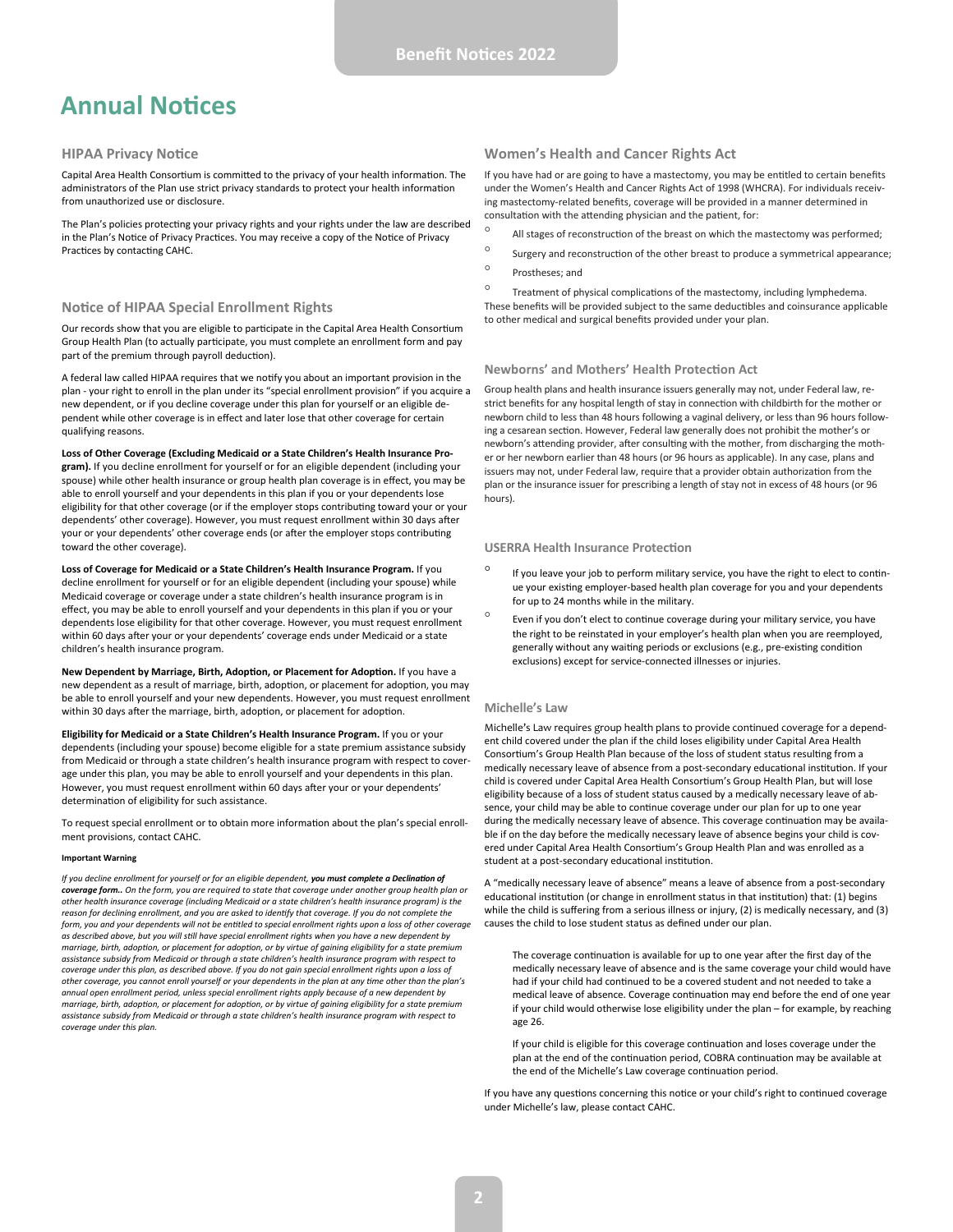### **Capital Area Health Consortium**

#### **Premium Assistance Under Medicaid and the Children's Health Insurance Program (CHIP)**

If you or your children are eligible for Medicaid or CHIP and you're eligible for health coverage from your employer, your state may have a premium assistance program that can help pay for coverage, using funds from their Medicaid or CHIP programs. If you or your children aren't eligible for Medicaid or CHIP, you won't be eligible for these premium assistance programs but you may be able to buy individual insurance coverage through the Health Insurance Marketplace. For more information, visit www.healthcare.gov. If you or your dependents are already enrolled in Medicaid or CHIP and you live in a State listed below, contact your State Medicaid or CHIP office to find out if premium assistance is available.

If you or your dependents are NOT currently enrolled in Medicaid or CHIP, and you think you or any of your dependents might be eligible for either of these programs, contact your State Medicaid or CHIP office or dial **1-877-KIDS NOW or www.insurekidsnow.gov** to find out how to apply. If you qualify, ask your state if it has a program that might help you pay the premiums for an employer‐sponsored plan.

If you or your dependents are eligible for premium assistance under Medicaid or CHIP, as well as eligible under your employer plan, your employer must allow you to enroll in your employer plan if you aren't already enrolled. This is called a "special enrollment" opportunity, and you must request coverage within 60 days of being determined eligible for premium assis**tance**. If you have quesƟons about enrolling in your employer plan, contact the Department of Labor at **www.askebsa.dol.gov** or call 1‐866‐444‐EBSA (3272).

If you live in one of the following states, you may be eligible for assistance paying your employer health plan premiums. The following list of states is current as of January 31, 2022. **Contact your State for more informaƟon on eligibility –**

| <b>ALABAMA-Medicaid</b><br>Website: http://myalhipp.com/<br>Phone: 1-855-692-5447                                                                                                                                                                                                                                                                                         | CALIFORNIA-Medicaid<br>Website:<br>Health Insurance Premium Payment (HIPP) Programhttp://dhcs.ca.gov/hipp<br>Phone: 916-445-8322<br>Fax: 916-440-5676<br>Email: hipp@dhcs.ca.gov                                                                                                                                                                                                                                                                                                                                                         |  |  |
|---------------------------------------------------------------------------------------------------------------------------------------------------------------------------------------------------------------------------------------------------------------------------------------------------------------------------------------------------------------------------|------------------------------------------------------------------------------------------------------------------------------------------------------------------------------------------------------------------------------------------------------------------------------------------------------------------------------------------------------------------------------------------------------------------------------------------------------------------------------------------------------------------------------------------|--|--|
| <b>ALASKA-Medicaid</b><br>The AK Health Insurance Premium Payment ProgramWebsite: http://myakhipp.com/<br>Phone: 1-866-251-4861<br>Email: CustomerService@MyAKHIPP.com<br>Medicaid Eligibility: http://dhss.alaska.gov/dpa/Pages/medicaid/default.aspx                                                                                                                    | (CDLORADO-Health First Colorado (Colorado's Medicaid Program) & Child Health Plan Plus (CHP+)<br>Health First Colorado Website: https://www.healthfirstcolorado.com/<br>Iealth First Colorado Member Contact Center:1-800-221-3943/ State Relay 711<br>CHP+: https://www.colorado.gov/pacific/hcpf/child-health-plan-plus<br>CHP+ Customer Service: 1-800-359-1991/ State Relay 711Health Insurance Buy-In Program<br>HIBI): https://www.colorado.gov/pacific/hcpf/health-insurance-buy-program<br>HIBI Customer Service: 1-855-692-6442 |  |  |
| <b>ARKANSAS-Medicaid</b><br>Website: http://myarhipp.com/<br>Phone: 1-855-MyARHIPP (855-692-7447)                                                                                                                                                                                                                                                                         | <b>FLORIDA-Medicaid</b><br>Website: https://www.flmedicaidtplrecovery.com/flmedicaidtplrecovery.com/hipp/index.html<br>hone: 1-877-357-3268                                                                                                                                                                                                                                                                                                                                                                                              |  |  |
| <b>GEORGIA-Medicaid</b><br>A HIPP Website: https://medicaid.georgia.gov/health-insurance-premium-payment-program-hipp<br>Phone: 678-564-1162, Press 1GA CHIPRA Website:<br>https://medicaid.georgia.gov/programs/third-party-liability/childrens-health-insurance-program-<br>reauthorization- act-2009-chipra<br>Phone: (678) 564-1162, Press 2                          | <b>MAINE-Medicaid</b><br>Enrollment Website: https://www.maine.gov/dhhs/ofi/applications-forms<br>Phone: 1-800-442-6003<br>TTY: Maine relay 711<br>Private Health Insurance Premium Webpage: https://www.maine.gov/dhhs/ofi/applications-forms Phone: -<br>800-977-6740.<br>TTY: Maine relay 711                                                                                                                                                                                                                                         |  |  |
| <b>INDIANA-Medicaid</b><br>Healthy Indiana Plan for low-income adults 19-64<br>Website: http://www.in.gov/fssa/hip/Phone: 1-877-438-4479<br>All other Medicaid<br>Website: https://www.in.gov/medicaid/Phone 1-800-457-4584                                                                                                                                               | MASSACHUSETTS-Medicaid and CHIP<br>Website: https://www.mass.gov/masshealth/pa<br>Phone: 1-800-862-4840                                                                                                                                                                                                                                                                                                                                                                                                                                  |  |  |
| <b>IOWA-Medicaid and CHIP (Hawki)</b>                                                                                                                                                                                                                                                                                                                                     | MINNESOTA-Medicaid                                                                                                                                                                                                                                                                                                                                                                                                                                                                                                                       |  |  |
| Medicaid Website:<br>https://dhs.iowa.gov/ime/membersMedicaid Phone: 1-800-338-8366 Hawki Website: http://<br>dhs.iowa.gov/Hawki<br>Hawki Phone: 1-800-257-8563<br>HIPP Website: https://dhs.iowa.gov/ime/members/medicaid-a-to-z/hipp<br>HIPP Phone: 1-888-346-9562                                                                                                      | Website:<br>https://mn.gov/dhs/people-we-serve/children-and-families/health-care/health-care-programs/programs-and<br>services/other-insurance.jsp<br>hone: 1-800-657-3739                                                                                                                                                                                                                                                                                                                                                               |  |  |
| <b>KANSAS-Medicaid</b><br>Website: https://www.kancare.ks.gov/<br>Phone: 1-800-792-4884                                                                                                                                                                                                                                                                                   | <b>MISSOURI-Medicaid</b><br>Website:<br>http://www.dss.mo.gov/mhd/participants/pages/hipp.htm Phone: 573-751-2005                                                                                                                                                                                                                                                                                                                                                                                                                        |  |  |
| <b>KENTUCKY-Medicaid</b><br>Kentucky Integrated Health Insurance Premium Payment Program (KI-HIPP)<br>Website: https://chfs.ky.gov/agencies/dms/member/Pages/kihipp.aspx<br>Phone: 1-855-459-6328<br>Email: KIHIPP.PROGRAM@ky.gov<br>KCHIP Website: https://kidshealth.ky.gov/Pages/index.aspx<br>Phone: 1-877-524-4718<br>Kentucky Medicaid Website: https://chfs.ky.gov | <b>MONTANA-Medicaid</b><br>Website: http://dphhs.mt.gov/MontanaHealthcarePrograms/HIPP<br>Phone: 1-800-694-3084                                                                                                                                                                                                                                                                                                                                                                                                                          |  |  |
| LOUISIANA-Medicaid<br>Website: www.medicaid.la.gov or www.ldh.la.gov/lahipp<br>Phone: 1-888-342-6207 (Medicaid hotline) or 1-855-618-5488 (LaHIPP)                                                                                                                                                                                                                        | NEBRASKA-Medicaid<br>Website: http://www.ACCESSNebraska.ne.gov<br>Phone: 1-855-632-7633<br>Lincoln: 402-473-7000<br>Omaha: 402-595-1178                                                                                                                                                                                                                                                                                                                                                                                                  |  |  |
| <b>NEVADA-Medicaid</b><br>Medicaid Website: http://dhcfp.nv.gov<br>Medicaid Phone: 1-800-992-0900                                                                                                                                                                                                                                                                         | SOUTH CAROLINA-Medicaid<br>Website: <u>https://www.scdhhs.gov</u><br>Phone: 1-888-549-0820                                                                                                                                                                                                                                                                                                                                                                                                                                               |  |  |
| <b>NEW HAMPSHIRE-Medicaid</b><br>Website: https://www.dhhs.nh.gov/oii/hipp.htm<br>Phone: 603-271-5218<br>Toll free number for the HIPP program: 1-800-852-3345,ext 5218                                                                                                                                                                                                   | SOUTH DAKOTA-Medicaid<br>Website: http://dss.sd.gov<br>hone: 1-888-828-0059                                                                                                                                                                                                                                                                                                                                                                                                                                                              |  |  |
| <b>NEW JERSEY-Medicaid and CHIP</b><br>Medicaid Website: http://www.state.nj.us/humanservices/dmahs/clients/medicaid/<br>Medicaid Phone: 609-631-2392<br>CHIP Website: http://www.njfamilycare.org/index.html<br>CHIP Phone: 1-800-701-0710                                                                                                                               | TEXAS-Medicaid<br>Website: http://gethipptexas.com/<br>Phone: 1-800-440-0493                                                                                                                                                                                                                                                                                                                                                                                                                                                             |  |  |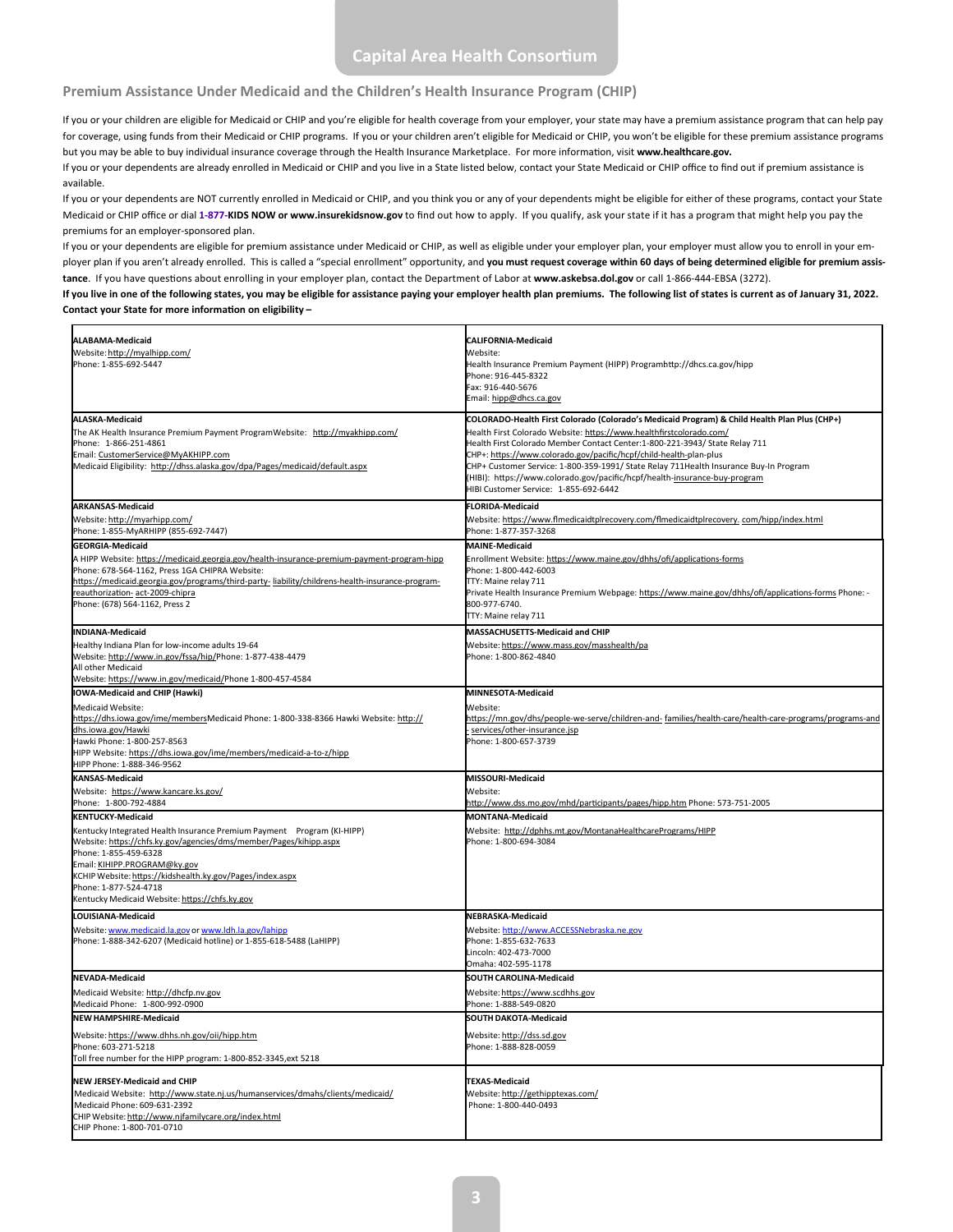| <b>NEW YORK-Medicaid</b>                                                                                                                      | <b>UTAH-Medicaid and CHIP</b>                                                                                                                                                 |  |  |
|-----------------------------------------------------------------------------------------------------------------------------------------------|-------------------------------------------------------------------------------------------------------------------------------------------------------------------------------|--|--|
| Website: https://www.health.ny.gov/health_care/medicaid/<br>Phone: 1-800-541-2831                                                             | Medicaid Website: https://medicaid.utah.gov/<br>CHIP Website: http://health.utah.gov/chip<br>Phone: 1-877-543-7669                                                            |  |  |
| <b>NORTH CAROLINA-Medicaid</b>                                                                                                                | <b>VERMONT-Medicaid</b>                                                                                                                                                       |  |  |
| Website: https://medicaid.ncdhhs.gov/<br>Phone: 919-855-4100                                                                                  | Website: http://www.greenmountaincare.org/<br>Phone: 1-800-250-8427                                                                                                           |  |  |
| <b>NORTH DAKOTA-Medicaid</b><br>Website: http://www.nd.gov/dhs/services/medicalserv/medicaid/<br>Phone: 1-844-854-4825                        | VIRGINIA-Medicaid and CHIP<br>Website: https://www.coverva.org/en/famis-selecthttps://www.coverva.org/en/hipp<br>Medicaid Phone: 1-800-432-5924<br>CHIP Phone: 1-800-432-5924 |  |  |
| OKLAHOMA-Medicaid and CHIP                                                                                                                    | <b>WASHINGTON-Medicaid</b>                                                                                                                                                    |  |  |
| Website: http://www.insureoklahoma.org<br>Phone: 1-888-365-3742                                                                               | Website: https://www.hca.wa.gov/<br>Phone: 1-800-562-3022                                                                                                                     |  |  |
| <b>OREGON-Medicaid</b>                                                                                                                        | <b>WEST VIRGINIA-Medicaid and CHIP</b>                                                                                                                                        |  |  |
| Website: http://healthcare.oregon.gov/Pages/index.aspx<br>http://www.oregonhealthcare.gov/index-es.html<br>Phone: 1-800-699-9075              | Website: https://dhhr.wv.gov/bms/<br>http://mywyhipp.com/<br>Medicaid Phone: 304-558-1700<br>CHIP Toll-free phone: 1-855-MyWVHIPP (1-855-699-8447)                            |  |  |
| PENNSYLVANIA-Medicaid                                                                                                                         | <b>WISCONSIN-Medicaid and CHIP</b>                                                                                                                                            |  |  |
| Website: https://www.dhs.pa.gov/Services/Assistance/Pages/HIPP- Program.aspx<br>Phone: 1-800-692-7462                                         | Website: https://www.dhs.wisconsin.gov/badgercareplus/p- 10095.htm<br>Phone: 1-800-362-3002                                                                                   |  |  |
| <b>RHODE ISLAND-Medicaid and CHIP</b><br>Website: http://www.eohhs.ri.gov/<br>Phone: 1-855-697-4347, or 401-462-0311 (Direct Rite Share Line) | <b>WYOMING-Medicaid</b><br>Website: https://health.wyo.gov/healthcarefin/medicaid/programs-and-eligibility/<br>Phone: 1-800-251-1269                                          |  |  |

To see if any other states have added a premium assistance program since January 31, 2022, or for more information on special enrollment rights, contact either:

U.S. Department of Labor

Employee Benefits Security Administration **www.dol.gov/agencies/ebsa**  1‐866‐444‐EBSA (3272)

U.S. Department of Health and Human Services

Centers for Medicare & Medicaid Services

**www.cms.hhs.gov**

1-877-267-2323, Menu Option 4, Ext. 61565 peak

#### **Paperwork ReducƟon Act Statement**

According to the Paperwork Reduction Act of 1995 (Pub. L. 104-13) (PRA), no persons are required to respond to a collection of information unless such collection displays a valid Office of Management and Budget (OMB) control number. The Department notes that a Federal agency cannot conduct or sponsor a collection of information unless it is approved by OMB under the PRA, and displays a currently valid OMB control number, and the public is not required to respond to a collection of information unless it displays a currently valid OMB control number. See 44 U.S.C. 3507. Also, notwithstanding any other provisions of law, no person shall be subject to penalty for failing to comply with a collection of information if the collection of information does not display a currently valid OMB control number. See 44 U.S.C. 3512.

The public reporting burden for this collection of information is estimated to average approximately seven minutes per respondent. Interested parties are encouraged to send comments regarding the burden estimate or any other aspect of this collection of information, including suggestions for reducing this burden, to the U.S. Department of Labor, Employee Benefits Security Administration, Office of Policy and Research, Attention: PRA Clearance Officer, 200 Constitution Avenue, N.W., Room N-5718, Washington, DC 20210 or email ebsa.opr@dol.gov and reference the OMB Control Number 1210-0137.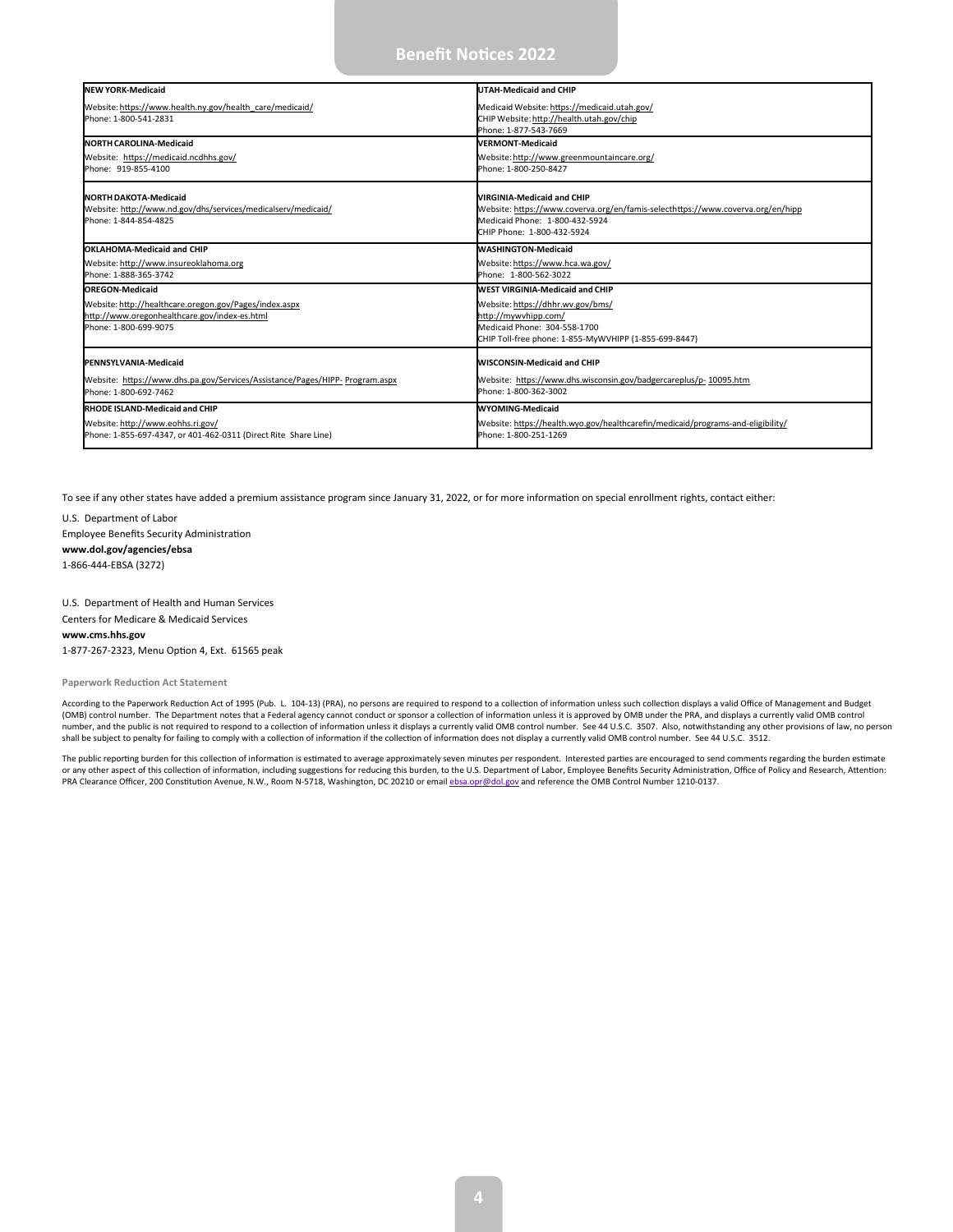### **Capital Area Health ConsorƟum**

#### **CerƟficate of Creditable Drug Coverage**

Please read this notice carefully and keep it where you can find it. This notice has information about your current prescription drug coverage with Capital Area Health Consortium and about your options under Medicare's prescription drug coverage. This information can help you decide whether or not you want to join a Medicare drug plan. If you are considering joining, you should compare your current coverage, including which drugs are covered at what cost, with the coverage and costs of the plans offering Medicare prescription drug coverage in your area. Information about where you can get help to make decisions about your prescription drug coverage is at the end of this notice.

There are two important things you need to know about your current coverage and Medicare's prescription drug coverage:

1. Medicare prescription drug coverage became available in 2006 to everyone with Medicare. You can get this coverage if you join a Medicare Prescription Drug Plan or join a Medicare Advantage Plan (like an HMO or PPO) that offers prescription drug coverage. All Medicare drug plans provide at least a standard level of coverage set by Medicare. Some plans may also offer more coverage for a higher monthly premium.

2. Capital Area Health Consortium has determined that the prescription drug coverage offered by the Capital Area Health Consortium Group Health Plan is, on average for all plan participants, expected to pay out as much as standard Medicare prescription drug coverage pays and is therefore considered Creditable Coverage. Because your existing coverage is Creditable Coverage, you can keep this coverage and not pay a higher premium (a penalty) if you later decide to join a Medicare drug plan.

#### **When Can You Join A Medicare Drug Plan?**

You can join a Medicare drug plan when you first become eligible for Medicare and each year from October 15th to December 7th.

However, if you lose your current creditable prescription drug coverage, through no fault of your own, you will also be eligible for a two (2) month Special Enrollment Period (SEP) to join a Medicare drug plan.

#### **What Happens To Your Current Coverage If You Decide to Join A Medicare Drug Plan?**

If you decide to join a Medicare drug plan, your current Capital Area Health Consortium Health Plan coverage will not be affected. If you elect Part D coverage you can keep your coverage under the Capital Area Health Consortium Health Plan and your Capital Area Health Consortium Health Plan will coordinate benefits with Part D coverage. If you decide to join a Medicare drug plan and drop your current coverage in the Capital Area Health Consortium Health Plan you and your dependents will not be able to re-enroll until the next annual open enrollment. If you continue to participate in the Capital Area Health Consortium Health Plan, you do not need to take any action at this time.

If you do decide to join a Medicare drug plan and drop your current Capital Area Health Consortium Health Plan coverage, be aware that you and your dependents will not be able to get this coverage back.

#### **When Will You Pay A Higher Premium (Penalty) To Join A Medicare Drug Plan?**

You should also know that if you drop or lose your current coverage with Capital Area Health Consortium and don't join a Medicare drug plan within 63 continuous days after your current coverage ends, you may pay a higher premium (a penalty) to join a Medicare drug plan later.

If you go 63 continuous days or longer without creditable prescription drug coverage, your monthly premium may go up by at least 1% of the Medicare base beneficiary premium per month for every month that you did not have that coverage. For example, if you go nineteen months without creditable coverage, your premium may consistently be at least 19% higher than the Medicare base beneficiary premium. You may have to pay this higher premium (a penalty) as long as you have Medicare prescription drug coverage. In addition, you may have to wait until the following October to join.

#### **For More InformaƟon About This NoƟce Or Your Current PrescripƟon Drug Coverage…**

Contact your local HR Department for further information. NOTE: You'll get this notice each year. You will also get it before the next period you can join a Medicare drug plan, and if this coverage through Capital Area Health Consortium changes. You also may request a copy of this notice at any time.

#### **For More InformaƟon About Your OpƟons Under Medicare PrescripƟon Drug Coverage…**

More detailed information about Medicare plans that offer prescription drug coverage is in the "Medicare & You" handbook. You'll get a copy of the handbook in the mail every year from Medicare. You may also be contacted directly by Medicare drug plans.

For more information about Medicare prescription drug coverage:

- Visit www.medicare.gov
- <sup>O</sup> Call your State Health Insurance Assistance Program (see the inside back cover of your copy of the "Medicare & You" handbook for their telephone number) for personalized help
- Call 1‐800‐MEDICARE (1‐800‐633‐4227). TTY users should call 1‐877‐486‐2048.

If you have limited income and resources, extra help paying for Medicare prescription drug coverage is available. For information about this extra help, visit Social Security on the web at www.socialsecurity.gov, or call them at 1‐800‐772‐1213 (TTY 1‐800‐325‐0778).

Remember: Keep this Creditable Coverage notice. If you decide to join one of the Medicare drug plans, you may be required to provide a copy of this notice when you join to show whether or not you have maintained creditable coverage and, therefore, whether or not you are required to pay a higher premium (a penalty).

#### Date: **June 2022**

#### Name of EnƟty/Sender: **Capital Area Health ConsorƟum**

According to the Paperwork Reduction Act of 1995, no persons are required to respond to a collection of information unless it displays a valid OMB control number. The valid OMB control number for this information collection is 0938-0990. The time required to complete this information collection is estimated to average 8 hours per response initially, including the time to review instructions, search existing data resources, gather the data needed, and complete and review the information collection. If you have comments concerning the accuracy of the time estimate(s) or suggestions for improving this form, please write to: CMS, 7500 Security Boulevard, Attn: PRA Reports Clearance Officer, Mail Stop C4-26-05, Baltimore, Maryland 21244-1850.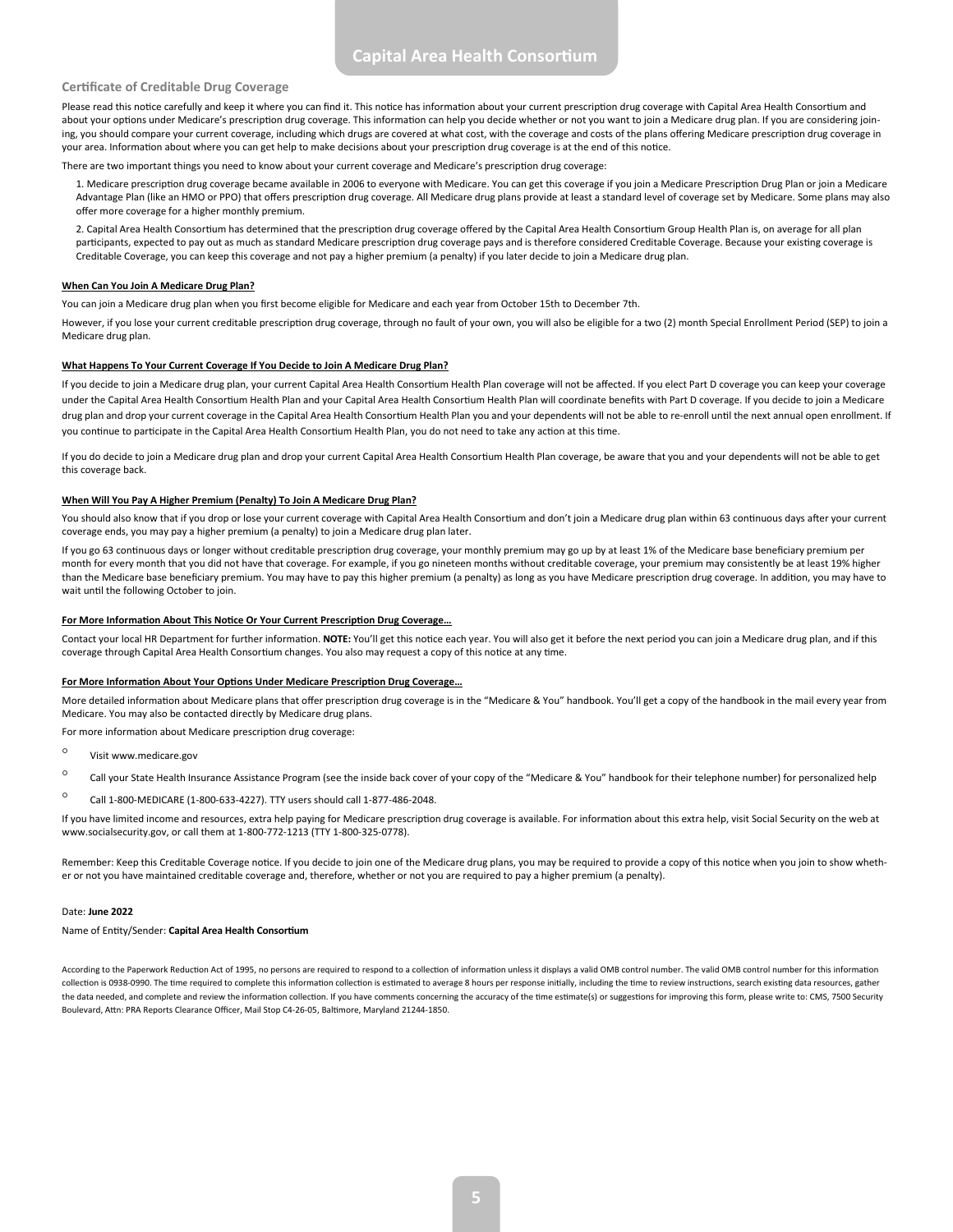#### **COBRA IniƟal NoƟce**

#### **\*\* ConƟnuaƟon Coverage Rights Under COBRA\*\***

You're getting this notice because you recently gained coverage under a group health plan (the Plan). This notice has important information about your right to COBRA continuation coverage, which is a temporary extension of coverage under the Plan. This notice explains COBRA continuation coverage, when it may become available to you and your family, and what you need to do to protect your right to get it. When you become eligible for COBRA, you may also become eligible for other coverage options that may cost less than COBRA continuation coverage.

The right to COBRA continuation coverage was created by a federal law, the Consolidated Omnibus Budget Reconciliation Act of 1985 (COBRA). COBRA continuation coverage can become available to you and other members of your family when group health coverage would otherwise end. For more information about your rights and obligations under the Plan and under federal law, you should review the Plan's Summary Plan Description or contact the Plan Administrator.

You may have other options available to you when you lose group health coverage. For example, you may be eligible to buy an individual plan through the Health Insurance Marketplace. By enrolling in coverage through the Marketplace, you may qualify for lower costs on your monthly premiums and lower out-of-pocket costs. Additionally, you may qualify for a 30‐day special enrollment period for another group health plan for which you are eligible (such as a spouse's plan), even if that plan generally doesn't accept late enrollees.

#### **What is COBRA continuation coverage?**

COBRA continuation coverage is a continuation of Plan coverage when it would otherwise end because of a life event. This is also called a "qualifying event." Specific qualifying events are listed later in this notice. After a qualifying event, COBRA continuation coverage must be offered to each person who is a "qualified beneficiary." You, your spouse, and your dependent children could become qualified beneficiaries if coverage under the Plan is lost because of the qualifying event. Under the Plan, qualified beneficiaries who elect COBRA continuation coverage must pay for COBRA continuation coverage.

If you're an employee, you'll become a qualified beneficiary if you lose your coverage under the Plan because of the following qualifying events:

- Your hours of employment are reduced, or
- Your employment ends for any reason other than your gross misconduct.

If you're the spouse of an employee, you'll become a qualified beneficiary if you lose your coverage under the Plan because of the following qualifying events:

- Your spouse dies;
- Your spouse's hours of employment are reduced;
- Your spouse's employment ends for any reason other than his or her gross misconduct;
- <sup>o</sup> Your spouse becomes entitled to Medicare benefits (under Part A, Part B, or both); or
- <sup>o</sup> You become divorced or legally separated from your spouse.

Your dependent children will become qualified beneficiaries if they lose coverage under the Plan because of the following qualifying events:

- <sup>o</sup> The parent-employee dies;
- The parent‐employee's hours of employment are reduced;
- <sup>o</sup> The parent-employee's employment ends for any reason other than his or her gross misconduct;
- <sup>o</sup> The parent-employee becomes entitled to Medicare benefits (Part A, Part B, or both);
- <sup>o</sup> The parents become divorced or legally separated; or
- $\degree$  The child stops being eligible for coverage under the Plan as a "dependent child."

Sometimes, filing a proceeding in bankruptcy under title 11 of the United States Code can be a qualifying event. If a proceeding in bankruptcy is filed with respect to the Capital Area Health Consortium Group Plan and that bankruptcy results in the loss of coverage of any retired employee covered under the Plan, the retired employee will become a qualified beneficiary. The retired employee's spouse, surviving spouse, and dependent children will also become qualified beneficiaries if bankruptcy results in the loss of their coverage under the Plan.

#### **When is COBRA continuation coverage available?**

The Plan will offer COBRA continuation coverage to qualified beneficiaries only after the Plan Administrator has been notified that a qualifying event has occurred. The employer must notify the Plan Administrator of the following qualifying events:

- <sup>o</sup> The end of employment or reduction of hours of employment;
- $^{\circ}$  Death of the employee:
- Commencement of a proceeding in bankruptcy with respect to the employer; or
- <sup>o</sup> The employee's becoming entitled to Medicare benefits (under Part A, Part B, or both).

For all other qualifying events (divorce or legal separation of the employee and spouse or a dependent child's losing eligibility for coverage as a dependent child), you must notify the Plan Administrator within 60 days after the qualifying event occurs. You must provide this notice to CAHC Benefits Administrator.

#### **How is COBRA continuation coverage provided?**

Once the Plan Administrator receives notice that a qualifying event has occurred, COBRA continuation coverage will be offered to each of the qualified beneficiaries. Each qualified beneficiary will have an independent right to elect COBRA continuation coverage. Covered employees may elect COBRA continuation coverage on behalf of their spouses, and parents may elect COBRA continuation coverage on behalf of their children.

COBRA continuation coverage is a temporary continuation of coverage that generally lasts for 18 months due to employment termination or reduction of hours of work. Certain qualifying events, or a second qualifying event during the initial period of coverage, may permit a beneficiary to receive a maximum of 36 months of coverage.

There are also ways in which this 18-month period of COBRA continuation coverage can be extended:

#### **<u>Disability extension of 18-month period of COBRA continuation coverage</u>**

If you or anyone in your family covered under the Plan is determined by Social Security to be disabled and you notify the Plan Administrator in a timely fashion, you and your entire family may be entitled to get up to an additional 11 months of COBRA continuation coverage, for a maximum of 29 months. The disability would have to have started at some time before the 60th day of COBRA continuation coverage and must last at least until the end of the 18-month period of COBRA continuation coverage.

#### **Second qualifying event extension of 18-month period of conƟnuaƟon coverage**

If your family experiences another qualifying event during the 18 months of COBRA continuation coverage, the spouse and dependent children in your family can get up to 18 additional months of COBRA continuation coverage, for a maximum of 36 months, if the Plan is properly notified about the second qualifying event. This extension may be available to the spouse and any dependent children getting COBRA continuation coverage if the employee or former employee dies; becomes entitled to Medicare benefits (under Part A, Part B, or both); gets divorced or legally separated; or if the dependent child stops being eligible under the Plan as a dependent child. This extension is only available if the second qualifying event would have caused the spouse or dependent child to lose coverage under the Plan had the first qualifying event not occurred.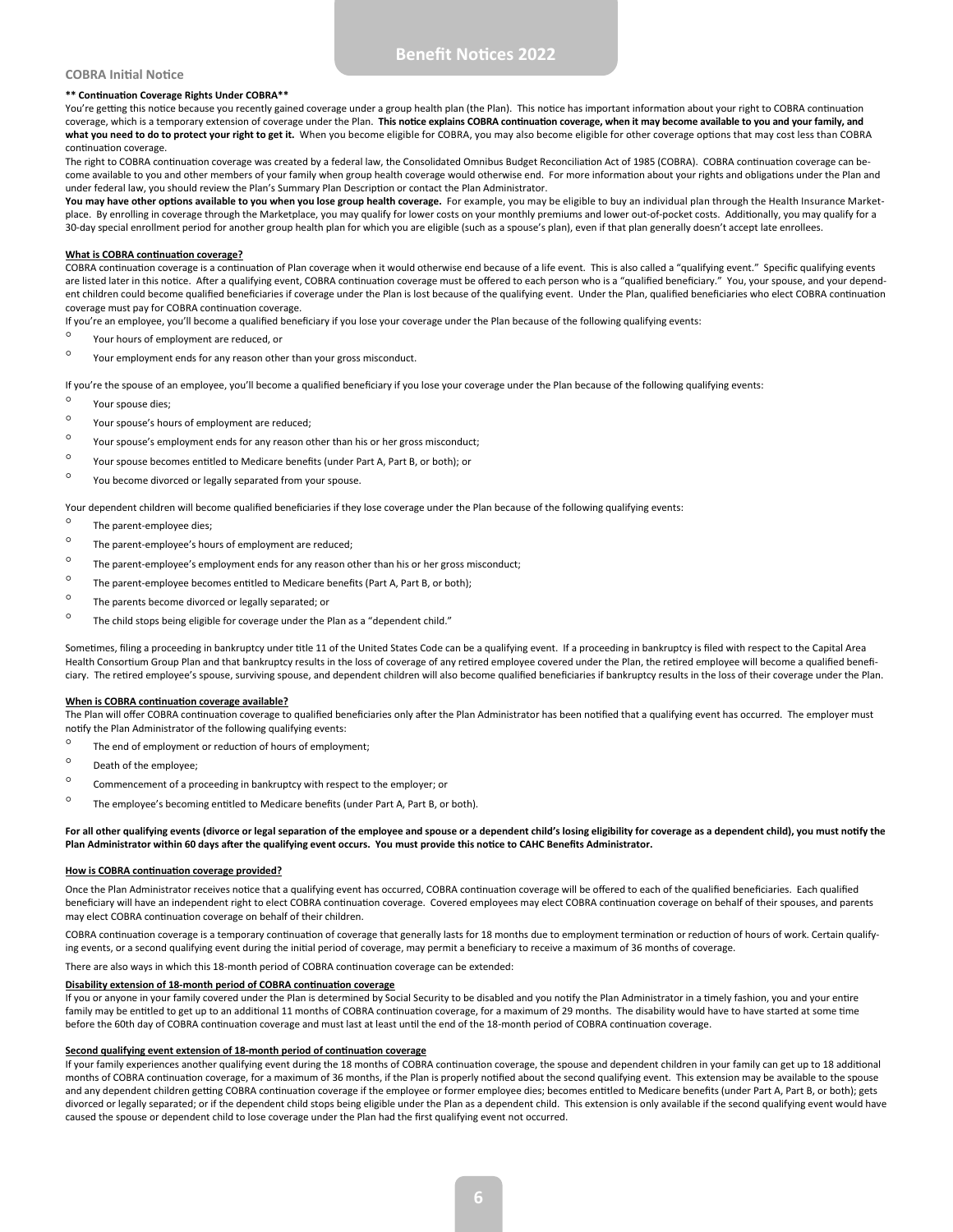#### **Are there other coverage opƟons besides COBRA ConƟnuaƟon Coverage?**

Yes. Instead of enrolling in COBRA continuation coverage, there may be other coverage options for you and your family through the Health Insurance Marketplace, Medicaid, or other group health plan coverage options (such as a spouse's plan) through what is called a "special enrollment period." Some of these options may cost less than COBRA continuation coverage. You can learn more about many of these options at www.healthcare.gov.

#### **If** you have questions

Questions concerning your Plan or your COBRA continuation coverage rights should be addressed to the contact or contacts identified below. For more information about your rights under the Employee Retirement Income Security Act (ERISA), including COBRA, the Patient Protection and Affordable Care Act, and other laws affecting group health plans, contact the nearest Regional or District Office of the U.S. Department of Labor's Employee Benefits Security Administration (EBSA) in your area or visit www.dol.gov/ebsa. (Addresses and phone numbers of Regional and District EBSA Offices are available through EBSA's website.) For more information about the Marketplace, visit www.HealthCare.gov.

#### **Keep your Plan informed of address changes**

To protect your family's rights, let the Plan Administrator know about any changes in the addresses of family members.You should also keep a copy, for your records, of any noƟces you send to the Plan Administrator.

**Plan contact informaƟon Benefits Administrator Capital Area Health ConsorƟum 270 Farmington Ave, Suite 352 Farmington, CT 06032-1994 Phone: 860.676.1110 Fax: 860.676.1303**

**New Health Insurance Marketplace Coverage OpƟons and Your Health Coverage**

#### **PART A:** General **Information**

When key parts of the health care law take effect in 2014, there will be a new way to buy health insurance: the Health Insurance Marketplace. To assist you as you evaluate options for you and your family, this notice provides some basic information about the new Marketplace and employment based health coverage offered by your employer.

#### **What is the Health Insurance Marketplace?**

The Marketplace is designed to help you find health insurance that meets your needs and fits your budget. The Marketplace offers "one-stop shopping" to find and compare private health insurance options. You may also be eligible for a new kind of tax credit that lowers your monthly premium right away. Open enrollment for health insurance coverage through the Marketplace begins in October 2013 for coverage starting as early as January 1, 2014.

#### **Can I Save Money on my Health Insurance Premiums in the Marketplace?**

You may qualify to save money and lower your monthly premium, but only if your employer does not offer coverage, or offers coverage that doesn't meet certain standards. The savings on your premium that you're eligible for depends on your household income.

#### **Does Employer Health Coverage Affect Eligibility for Premium Savings through the Marketplace?**

Yes. If you have an offer of health coverage from your employer that meets certain standards, you will not be eligible for a tax credit through the Marketplace and may wish to enroll in your employer's health plan. However, you may be eligible for a tax credit that lowers your monthly premium, or a reduction in certain cost-sharing if your employer does not offer coverage to you at all or does not offer coverage that meets certain standards. If the cost of a plan from your employer that would cover you (and not any other members of your family) is more than 9.5% of your household income for the year, or if the coverage your employer provides does not meet the "minimum value" standard set by the Affordable Care Act, you may be eligible for a tax credit.<sup>1</sup>

Note: If you purchase a health plan through the Marketplace instead of accepting health coverage offered by your employer, then you may lose the employer contribution (if any) to the employer-offered coverage. Also, this employer contribution -as well as your employee contribution to employer-offered coverage- is often excluded from income for Federal and State income tax purposes. Your payments for coverage through the Marketplace are made on an after-tax basis.

#### **How Can I Get More Information?**

For more information about your coverage offered by your employer, please check your summary plan description or contact:

Janet Widlansky 270 Farmington Avenue, Suite 352 Farmington, CT 06032 860.676.1110 widlansky@uchc.edu

The Marketplace can help you evaluate your coverage options, including your eligibility for coverage through the Marketplace and its cost. Please visit HealthCare.gov for more information, including an online application for health insurance coverage and contact information for a Health Insurance Marketplace in your area.

#### **PART B: Information About Health Coverage Offered by Your Employer**

This section contains information about any health coverage offered by your employer. If you decide to complete an application for coverage in the Marketplace, you will be asked to provide this information. This information is numbered to correspond to the Marketplace application.